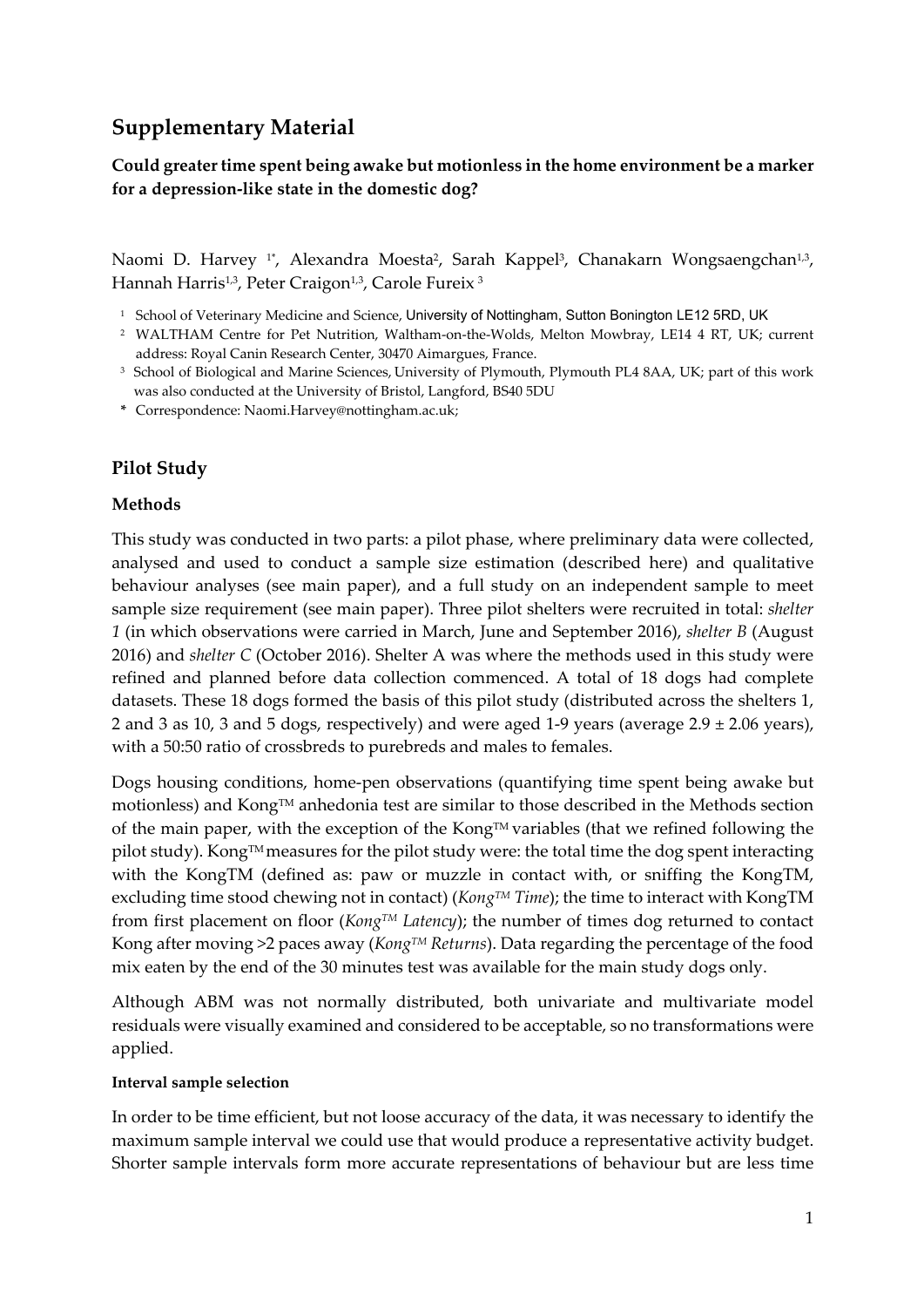and cost effective than longer intervals (Hämäläinen, Ruuska, Kokkonen, Orkola, & Mononen, 2016).

For the first seven dogs from Shelter A scans were taken every 30 seconds, over the entire 6hr recording period. Inevitably, dogs were not always visible for the entire 6hrs of footage, with some dogs being taken out for walks during a recording period or kennels being cleaned. For this reason, the number of visible scans was summed for each period per dog, and the minimum number of visible scans for each dog identified. In this way it was confirmed that each of the initial 7 dogs had at least 160 visible scans (80 minutes) per 2hr period and 4 hours (480 scans) in total; this was the maximum number of visible scans that could be met for every dog. Therefore, while some dogs had more than 160 scans visible, we limited all dogs to 160 visible scans to ensure all dogs had the same number of visible scans and that all dogs could be compared in a comparative manner. For a dog with more than 160 visible scans in any period, 160 visible scans were identified, iteratively, from the centre of the largest consecutive block of visible scans.

An activity budget was calculated for each dog comprising of the proportion of scans seen exhibiting each point event from the ethogram. This was done iteratively for all 7 dogs for the original 30-second interval scans, then utilising every  $2<sup>nd</sup>$  scan (representing 1-minute intervals), every  $3<sup>rd</sup>$  scan (representing 1.5-minute intervals) and every  $4<sup>th</sup>$  scan (representing 2-minute intervals), creating 4 different datasets.

The mean proportion of scans spent in each behavioural state was calculated for each dataset, followed by the difference in the mean between the 30-second reference data and each of the 2nd, 3rd and 4th scan data (the Error Proportion; EP). If the EP for the larger interval datasets for any behavioural state was less than 10% different from of the 30-second mean estimate then it was considered to have retained accuracy (Hämäläinen et al., 2016). In this way, the longest interval that produced mean behavioural estimates most similar to the 30-second reference sample, for the greatest number of behavioural states, was selected for subsequent video analysis.

#### *Results*

Time budget estimates remained very similar for all scan intervals between 30-seconds and 2 minutes. However, accuracy at longer intervals decreased for behaviour with the shortest durations. For 1-minute intervals, the only behavioural estimates that changed by more than 10% were those that were exhibited for less than 1% of the time, and at 1.5-minute intervals for those that were exhibited for less than 2% of the time (Table 1). At 1 and 1.5-minute intervals, all estimates for the behaviour essential to this study (doing nothing) were all within a 10% margin of the 30-second interval estimates. Two-minute intervals produced a greater difference in estimates and a marked loss of accuracy for behaviour including lying down head or ears mobile, sleeping and walking. For these reasons, the 1.5-minute interval was deemed to produce acceptably accurate time budget estimates and was utilised for all subsequent home-pen video analysis.

**Table 1.** Error proportion (EP) for the estimates derived from the 1 minute, 1.5 minute and 2-minute interval datasets as compared to the 30-second activity budget estimates, derived from 6hrs of footage of 7 dogs. An EP of 10% or less change from the 30-second estimate was considered an acceptable variance (Hämäläinen et al., 2016).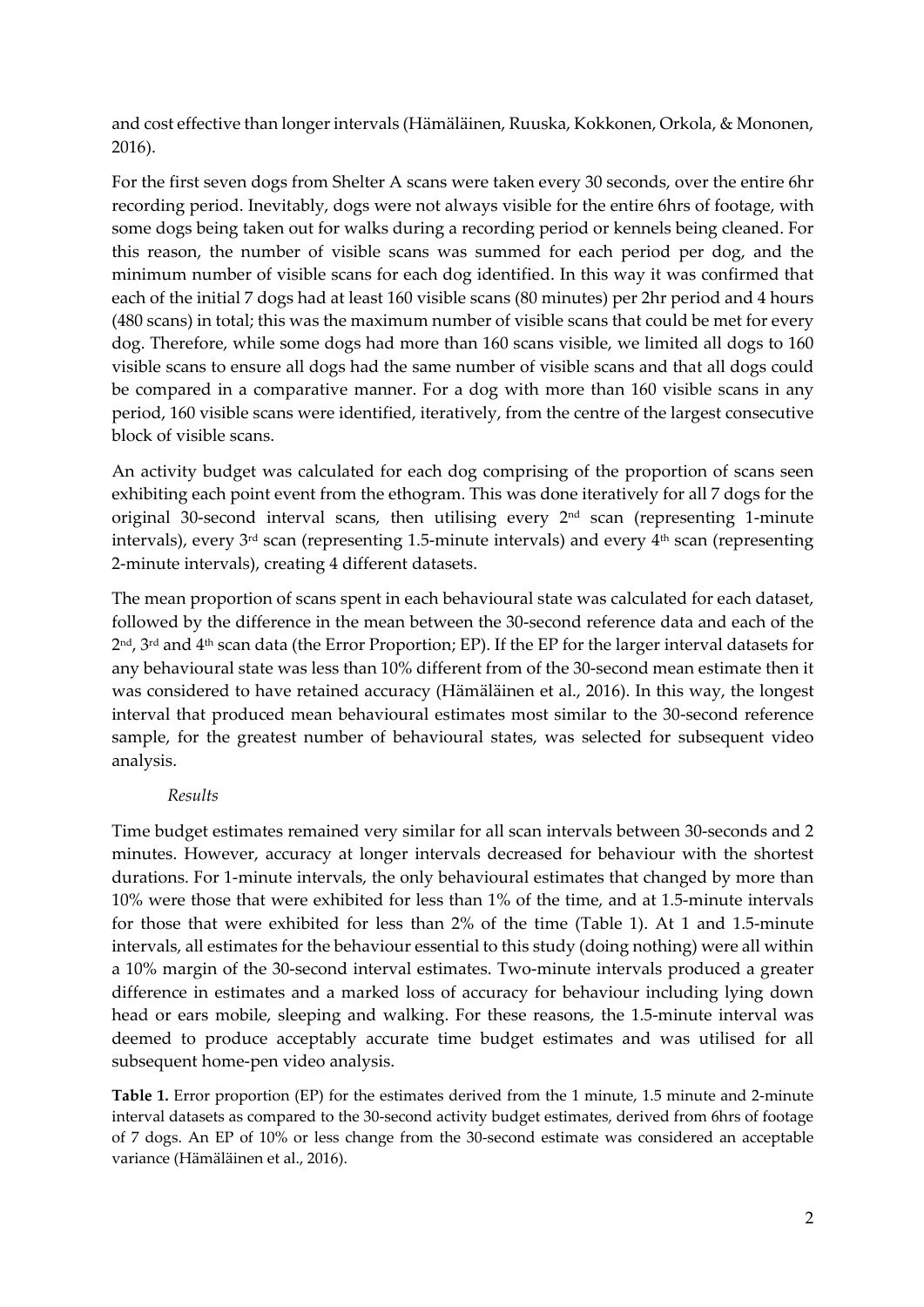| <b>Behaviour</b>               | <b>30s Estimate</b> | EP 1min   | EP 1.5min | EP 2min     |
|--------------------------------|---------------------|-----------|-----------|-------------|
| Observing                      | 39.57%              | 1.09%     | 1.09%     | $-2.53%$    |
| Eyes Out Of Sight              | 15.57%              | $-2.76%$  | $0.00\%$  | $-2.76%$    |
| Lying down head or ears mobile | 8.43%               | -1.66%    | 1.66%     | $-15.30\%$  |
| Walking                        | 8.14%               | 1.84%     | $-5.28%$  | 17.57%      |
| None of the above              | 6.57%               | $-2.13%$  | 6.54%     | 8.68%       |
| Sleeping                       | 5.86%               | 4.78%     | 4.78%     | 12.12%      |
| Awake but motionless (ABM)     | 5.86%               | 2.39%     | -7.34%    | 7.34%       |
| Interacting with object        | 3.00%               | $-4.67%$  | $0.00\%$  | 19.00%      |
| Eating                         | 1.57%               | $0.00\%$  | 8.92%     | 8.92%       |
| Sniffing                       | 1.57%               | $0.00\%$  | 18.47%    | 8.92%       |
| Grooming                       | 0.57%               | $-24.56%$ | 24.56%    | $-24.56%$   |
| Pacing                         | 0.57%               | $-24.56%$ | $0.00\%$  | $0.00\%$    |
| Abnormal behaviour             | 0.29%               | $0.00\%$  | $0.00\%$  | 48.28%      |
| Jumping                        | 0.14%               | 107.14%   | 107.14%   | $-100.00\%$ |
| Urinating-excreting            | 0.14%               | $0.00\%$  | 107.14%   | 107.14%     |

#### **Home-pen behaviour and Kong TM preliminary results**

Overall, dogs spent the longest time 'observing' (median 41.5% scans), walking (14.5%), lying down head or ears mobile (9.9%) and lying down with eyes obscured (8.0% scans) (Table S1). Crucially, the dogs did display the behaviour we hypothesised to reflect a depression-like condition [being awake but motionless 'ABM'], for a median time of 2.5% of the scans (1st quartile 1.6, 3rd quartile 4.6%) with clear variation between individual dogs (from 0 to 16.1% of scans). The initial univariate analyses used to compare the Kong variables to the activity budgets revelaed neither shelter nor age of the dog to have any association with ABM (shelter, B=-0.42, t=-0.27, p=0.788; age, B=0.73, t=1.33, p=0.203). However, sex was trending towards significance for associations with ABM, with females in this state for more scans than males (  $X$  <sub>males (n = 9)</sub> = 2.44  $\pm$  1.72 SD, 0.62-6.04,  $X$  <sub>females (n = 9)</sub> = 6.31  $\pm$  6.06 SD, 0.62-16.67, linear regression: B=3.89, t=1.85, p 0.083).

Latency to interact with the Kong<sup>TM</sup> showed no variability, with all dogs except one interacting (approaching and sniffing/licking) with it as soon as it touched the floor (less than 1 second, and just 2.5 seconds for 1 dog). For this reason, only two measures from the Kong<sup>TM</sup> Test were considered in analysis: Kong<sup>TM</sup> Time (median time 10.7sec, Q1 5.2, Q3 12.5, from 0.4 to 15.3) and Kong™ Returns (median number 3.0, Q1 2.8, Q3 6, from 1 to 12).

Time spent interacting with the Kong<sup>TM</sup> (Kong<sup>TM</sup> Time) was not associated with ABM (B=-0.23,  $t=0.82$ , p=0.423), whilst the number of times the dog returned to interact with the Kong<sup>TM</sup> was trending towards significance (Kong<sup>TM</sup> Returns: B=-0.71, t=-1.73, p=0.103), with dogs spending greater time ABM tending to return less to the KongTM. Due to the trend towards sex being associated with ABM ( $p<0.1$ ), a final multivariate model was tested, using a backwards elimination procedure, including sex and KongTM Returns. One multivariate model could be formed containing sex and KongTM Returns, both of which were significant to p<0.05 and explained a combined 37% of ABM variance (model  $R2 = 0.37$ ,  $F = 4.47$ ,  $p = 0.030$ ).

Note on refining Kong™ measures for the main study: we excluded *Kong*™ Latency as this measure did not show any variability and would have, at least in theory, be influence by the original location of the dog in the kennel at the time the Kong  $TM$  was placed on the floor (an aspect we did not think of originally). We also replaced *KongTM Returns* by the number of bouts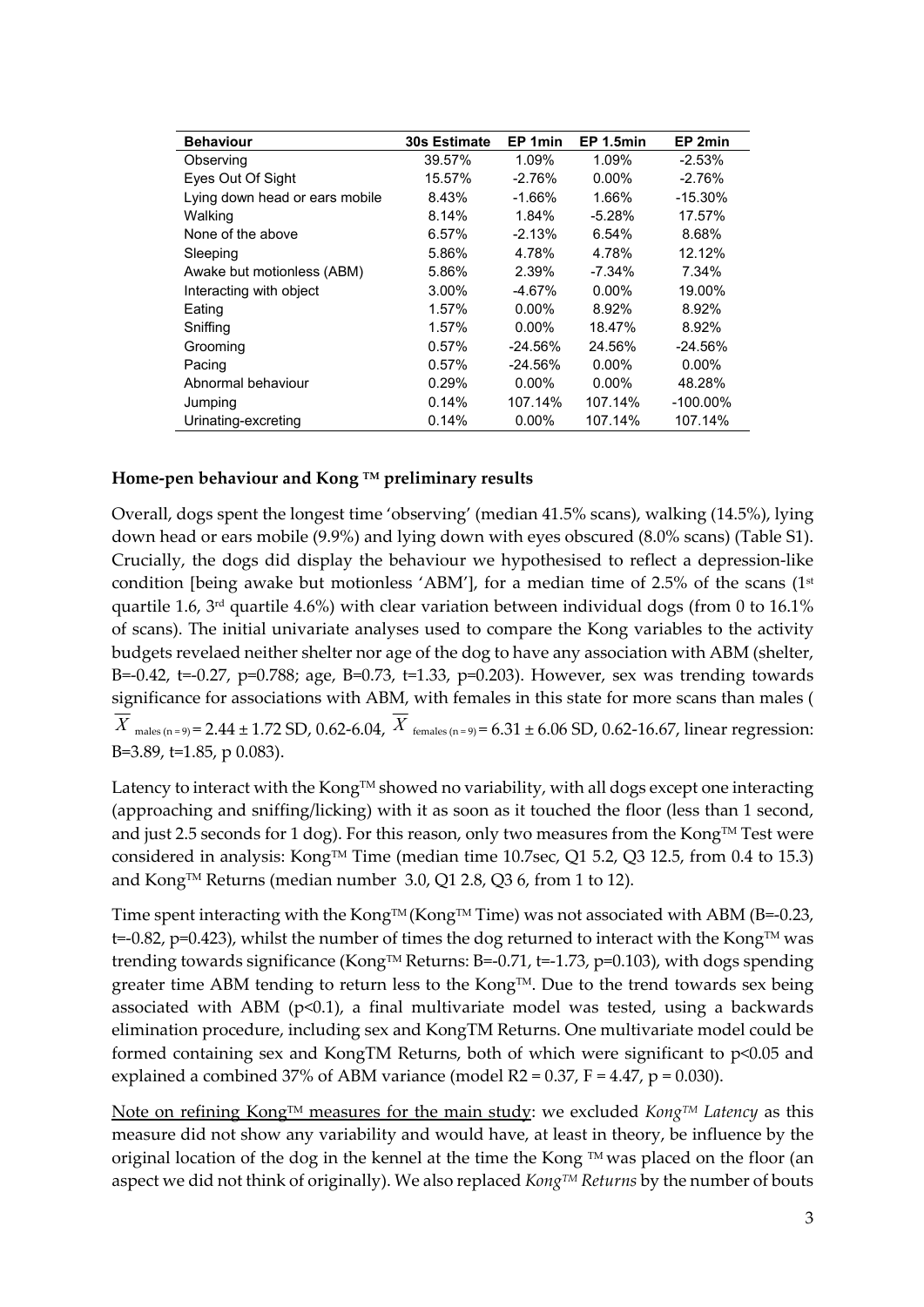and the duration of each bout based on ceasing physical contact with the Kong and ceased to chew food retrieved from the Kong™ (see main paper), as these aspects have proved to be easier to extract from the footage (*i.e.* less ambiguous) than the moving >2paces away criterion.

#### **Sample size calculation for the main study**

Sample size calculations were conducted using an online tool (www2.ccrb.cuhk.edu.hk/stat/epistudies/reg1.htm) according to methods outlined for linear regression power and sample size calculations (Dupont & Plummer, 1998). Calculations were based upon  $\alpha$ =0.05 and  $\beta$ =0.2 and utilised the results of univariate linear regressions on the pilot data. Required sample sizes for the associations between ABM and the Kong $TM$  measures and sex were: 42 for interaction bouts; 117 for total interaction time and 38 for sex differences. Whilst a sample size of 117 would be unfeasible, it was considered that a sample size of at least 42 dogs would be adequate to fully evaluate potential associations between the majority of measures for anhedonia and time spent ABM.

- Dupont, W. D., & Plummer, W. D. (1998). Power and sample size calculations for studies involving linear regression. *Controlled Clinical Trials*, *19*(6), 589–601. http://doi.org/10.1016/S0197-2456(98)00037-3
- Hämäläinen, W., Ruuska, S., Kokkonen, T., Orkola, S., & Mononen, J. (2016). Measuring behaviour accurately with instantaneous sampling : A new tool for selecting appropriate sampling intervals. *Applied Animal Behaviour Science*, *180*, 166–173. http://doi.org/10.1016/j.applanim.2016.04.006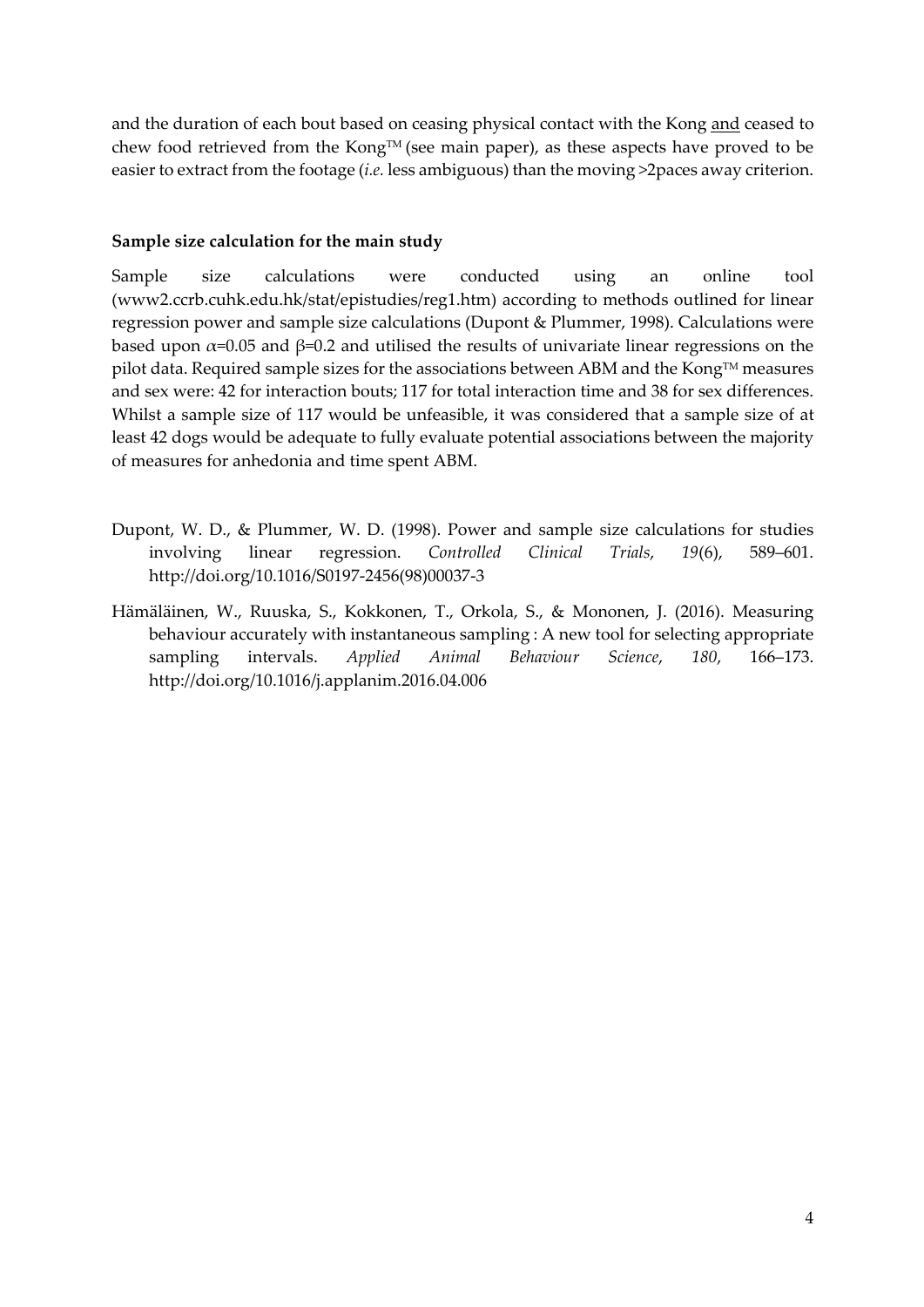## **Supplementary Tables**

**Table S1.** Median percentage of scans, first (Q1) and third (Q3) quartiles and minimum and maximum values for behaviour based upon scans using 1.5 minute (n=18). The behaviour are ordered from the longest to the shortest median times spent displaying them, and the behaviour we hypothesise to specifically reflect depression is highlighted in bold.

| <b>Behaviour</b>                             | <b>Median</b> | Q1      | Q <sub>3</sub> | Min     | Max   |
|----------------------------------------------|---------------|---------|----------------|---------|-------|
| Observing                                    | 41.5%         | 36.3%   | 49.5%          | 11.7%   | 57.4% |
| Walking                                      | 14.5%         | 5.3%    | 23.6%          | 4.6%    | 38.9% |
| Lying down head or ears mobile               | 9.9%          | 5.1%    | 13.3%          | 0.0%    | 28.4% |
| Eyes out of sight (could be ABM or sleeping) | 8.0%          | 3.5%    | 22.4%          | $0.0\%$ | 23.5% |
| None of the above                            | 5.0%          | 2.3%    | 6.9%           | 1.9%    | 10.4% |
| <b>Awake but motionless (ABM)</b>            | 2.5%          | $1.6\%$ | 4.6%           | 0.6%    | 16.1% |
| Interacting with person                      | 0.9%          | $0.0\%$ | 3.6%           | 0.0%    | 6.8%  |
| Sniffing                                     | 0.8%          | 0.5%    | 2.2%           | 0.0%    | 3.1%  |
| Barking                                      | 0.6%          | $0.0\%$ | 5.2%           | 0.0%    | 9.3%  |
| Eating                                       | 0.6%          | $0.0\%$ | $1.1\%$        | 0.0%    | 8.3%  |
| Grooming                                     | 0.6%          | 0.2%    | $1.4\%$        | $0.0\%$ | 4.9%  |
| Interacting with object                      | 0.6%          | 0.3%    | 1.8%           | 0.0%    | 2.5%  |
| Abnormal behaviour                           | 0.0%          | $0.0\%$ | 0.9%           | 0.0%    | 11.1% |
| Drinking                                     | $0.0\%$       | $0.0\%$ | 0.0%           | 0.0%    | 0.6%  |
| Howl                                         | 0.0%          | $0.0\%$ | 0.0%           | 0.0%    | 0.4%  |
| Jumping                                      | 0.0%          | 0.0%    | 2.3%           | 0.0%    | 6.2%  |
| Sleeping                                     | 0.0%          | $0.0\%$ | 2.5%           | 0.0%    | 12.1% |
| Urinating-excreting                          | $0.0\%$       | 0.0%    | 0.5%           | 0.0%    | 0.8%  |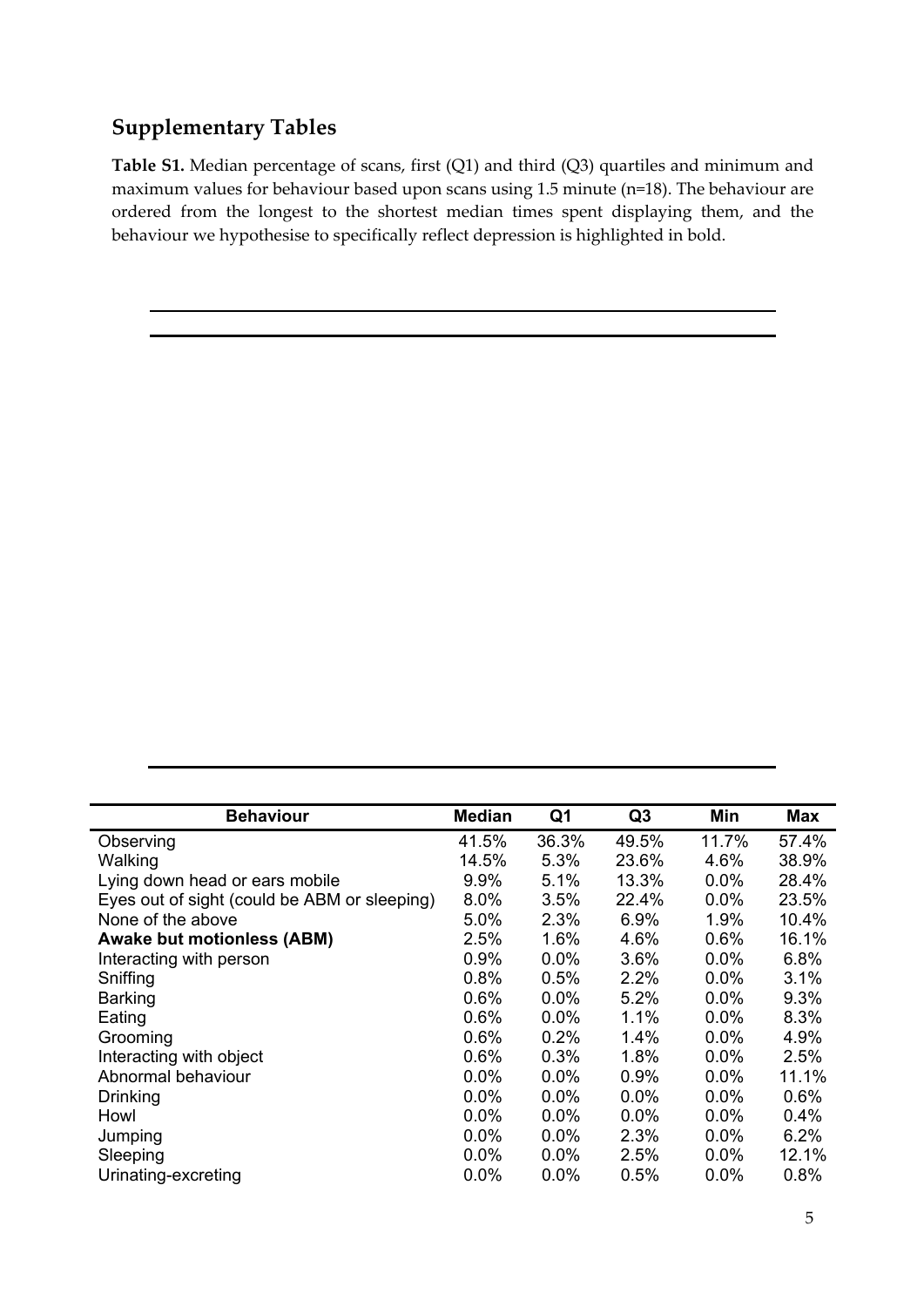|  |  | Whining |
|--|--|---------|
|  |  |         |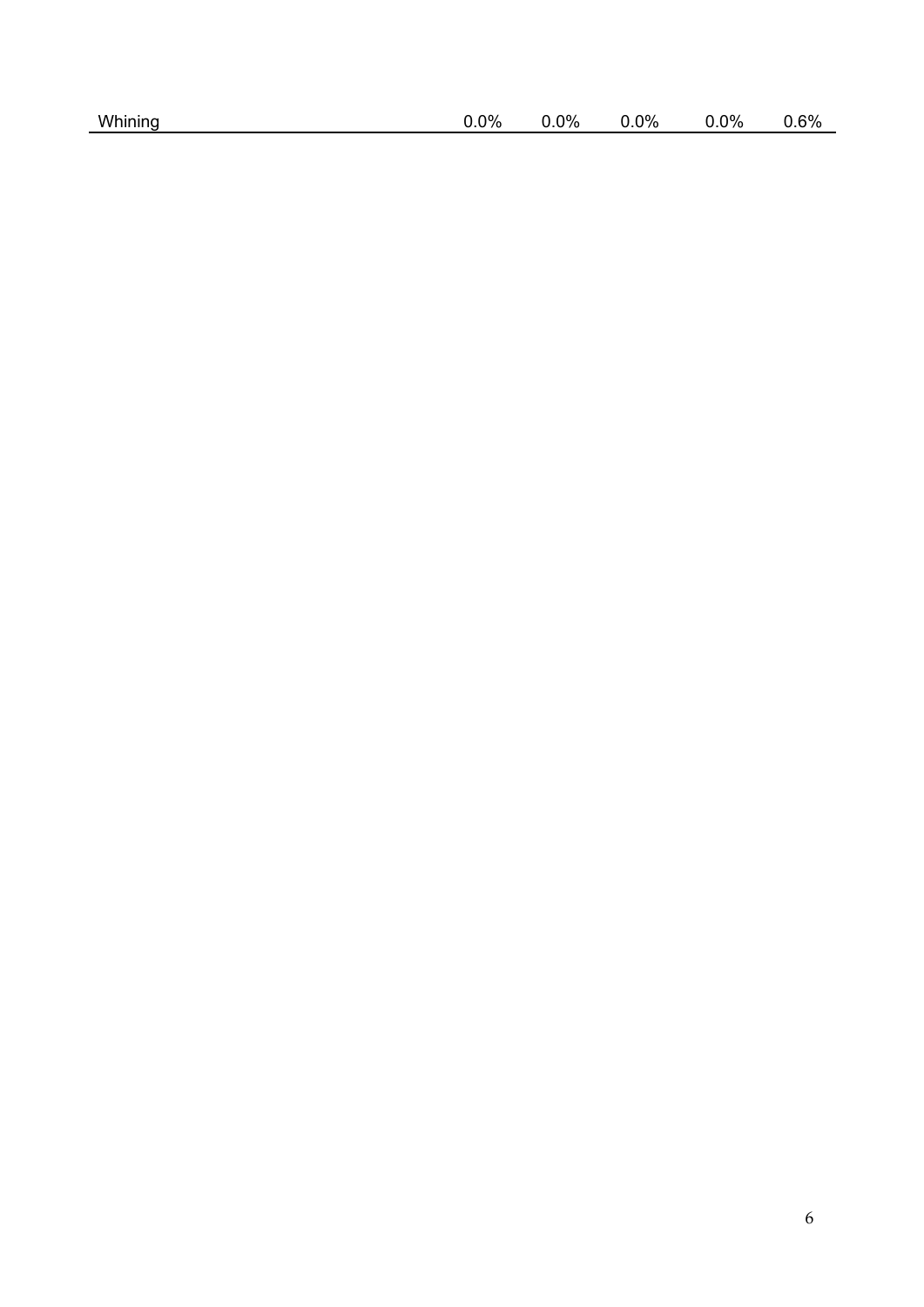**Table S2.** PCA component loading table for QBA scores overlaid with Kong test variables and home-pen awake but motionless (ABM) behaviour. Highlighted in bold are the loadings above 0.5, which would be considered to be the most salient for those components. Although the loadings at the negative end of component 2 are weak (>0.3), they still represent the negative aspect for that component and did not load at all on component 1.

|                   | Component 1 | Component 2 |
|-------------------|-------------|-------------|
| Stressed          | 0,86        | $-0,20$     |
| Anxious           | 0,85        | $-0,25$     |
| <b>Nervous</b>    | 0,84        | $-0, 10$    |
| Alert             | 0,72        | 0, 15       |
| Wary              | 0,71        | $-0, 15$    |
| Comfortable       | $-0,68$     | 0,31        |
| Reactive          | 0,64        | 0,46        |
| Fearful           | 0,62        | 0,05        |
| Relaxed           | $-0,58$     | 0,21        |
| Excited           | 0,51        | 0,50        |
| Interested        | 0,33        | 0,75        |
| Curious           | 0,36        | 0,71        |
| Explorative       | $-0,14$     | 0,70        |
| Playful           | $-0,12$     | 0,47        |
| Kong_Bout N       | $-0,09$     | 0,39        |
| Kong_Prop_Time    | 0,02        | 0,37        |
| Kong_Av_Bout_Time | 0,07        | $-0,34$     |
| Depressed         | 0,07        | $-0,33$     |
| Home Pen ABM      | 0,07        | $-0,33$     |
| Bored             | 0,08        | $-0,33$     |
| <b>Hesitant</b>   | 0,00        | 0,03        |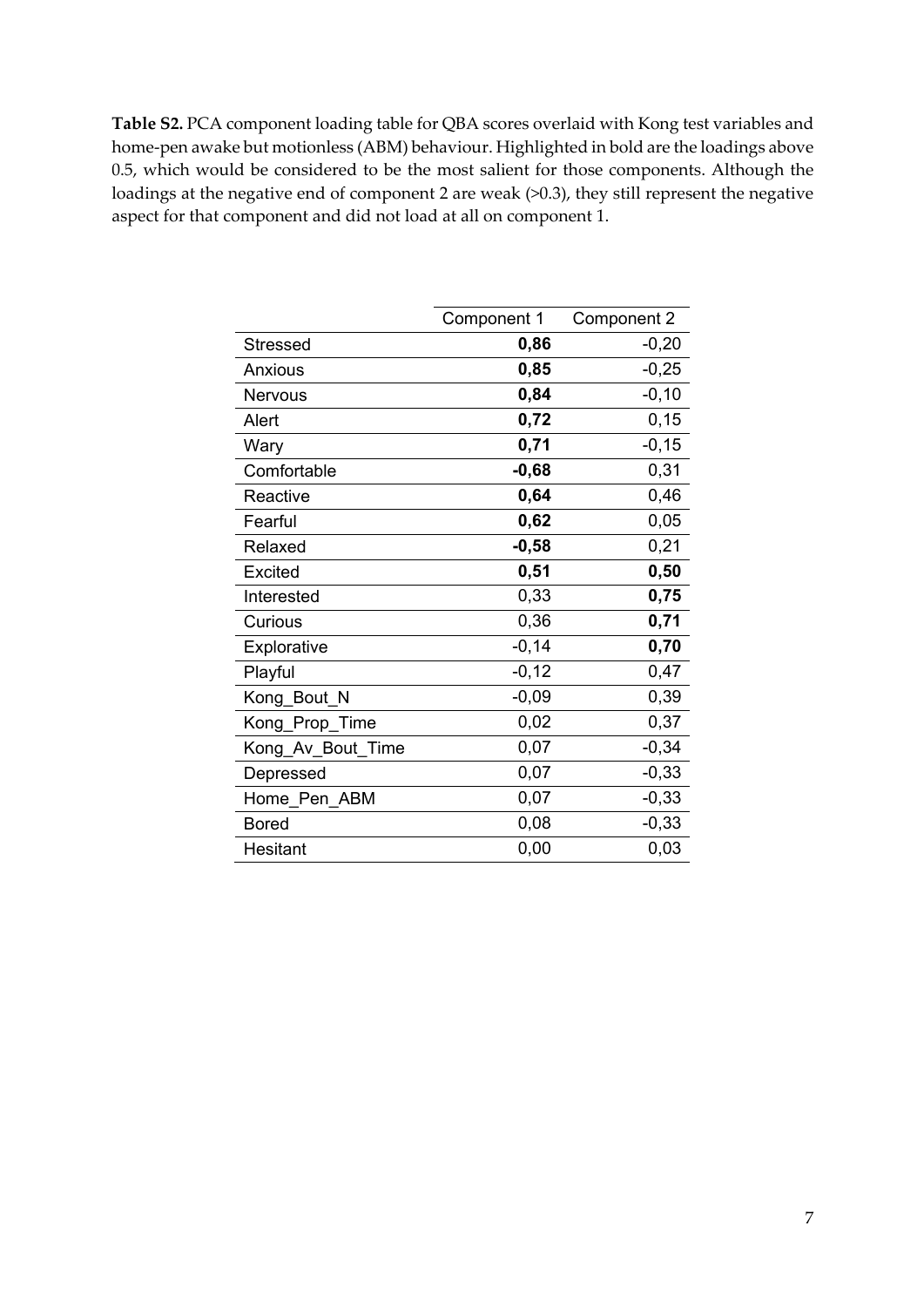**Table S3.** Kendall's tau-b correlations comparing all potential confounding variables. Three variables (female, weight and working/herding/sporting breed group) were significantly associated with each other so were always included together in any multi-variate models.

|                  |     | Female | Neutered | Weeks in shelter | Age            | Weight (kg) | Working/herding/sporting |
|------------------|-----|--------|----------|------------------|----------------|-------------|--------------------------|
| Female           | Rho | 1      | $-0.06$  | $-0.08$          | 0.04           | $-0.42**$   | $-0.39*$                 |
|                  | p   |        | 0.671    | 0.525            | 0.76           | 0.002       | 0.01                     |
|                  | N   |        | 45       | 44               | 41             | 38          | 45                       |
| Neutered         | Rho |        | 1        | 0.05             | 0.07           | $-0.01$     | 0.09                     |
|                  | p   |        | $\cdot$  | 0.678            | 0.621          | 0.929       | 0.537                    |
|                  | N   |        |          | 44               | 41             | 38          | 45                       |
| Weeks in shelter | Rho |        |          | 1                | 0.10           | 0.05        | $-0.11$                  |
|                  | p   |        |          |                  | 0.406          | 0.666       | 0.38                     |
|                  | N   |        |          |                  | 40             | 37          | 44                       |
| Age              | Rho |        |          |                  | 1              | $-0.02$     | 0.05                     |
|                  | p   |        |          |                  | $\blacksquare$ | 0.904       | 0.731                    |
|                  | N   |        |          |                  |                | 34          | 41                       |
| Weight (kg)      | Rho |        |          |                  |                | 1           | $0.57***$                |
|                  | p   |        |          |                  |                | $\bullet$   | < 0.001                  |
|                  | N   |        |          |                  |                |             | 38                       |